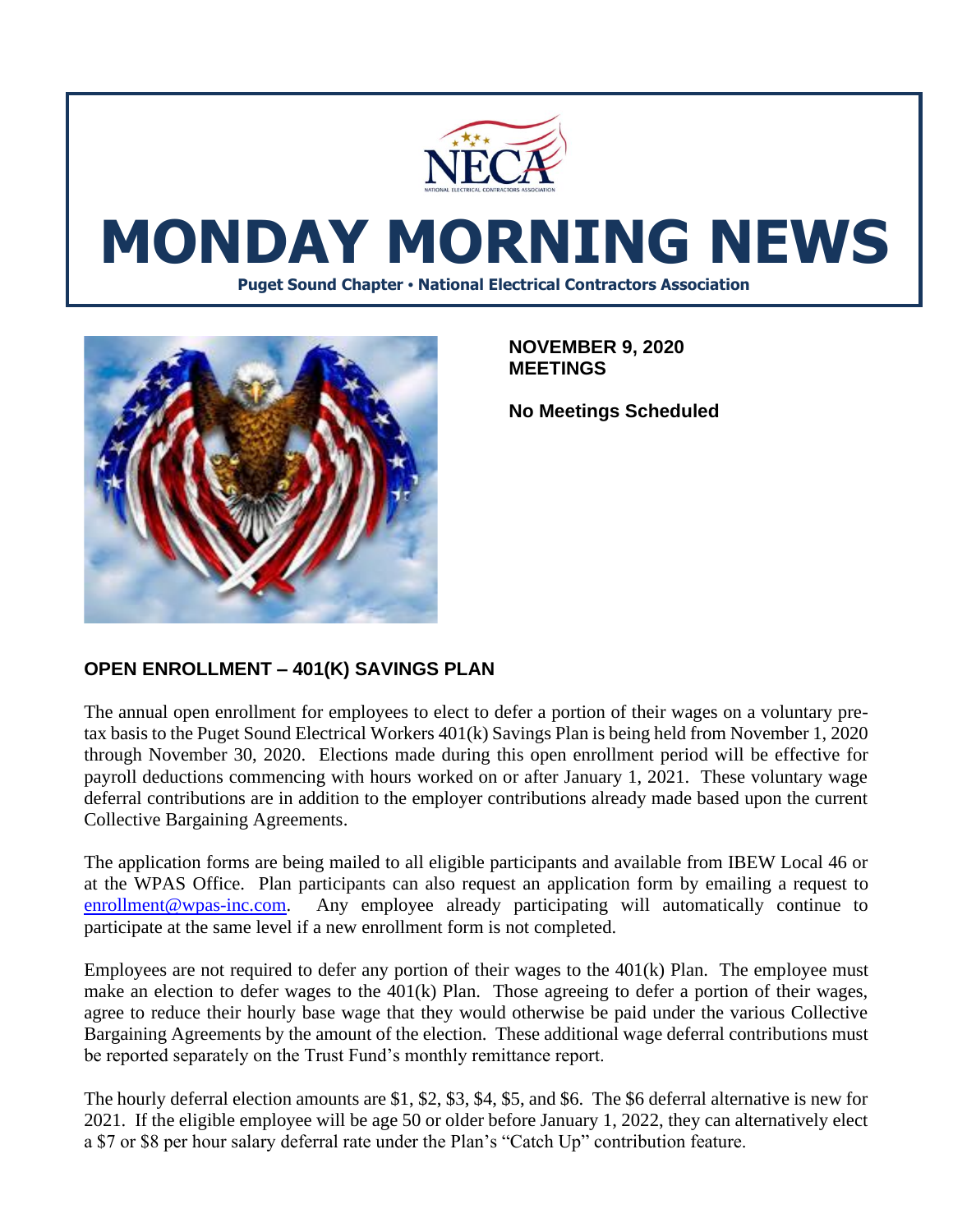All completed forms must be returned to IBEW Local 46 by November 30, 2020. After Local 46 reviews the application, a copy is sent to the employer. Employers must then begin the required withholding effective with the first pay period on or after January 1, 2021. Questions concerning completion of the forms should be referred to Chase Knight of the Administration Office (WPAS) at (866) 314-4239 or (206) 441-4667, extension 3345.

### **SME INC. OF SEATTLE – NEW NECA ACCREDITED REPRESENTATIVE**

The Puget Sound Chapter, NECA would like to welcome Troy Wallin as the new NECA Accredited Representative for SME Inc. of Seattle. Troy is the Vice President – Preconstruction for SME and replaces Adam Pinsky as the NECA Accredited Representative. NECA wishes Adam well and we look forward to working with Troy and SME going forward. SME's phone number is 206-329-2040.

## **PRICES SOARED AS SEATTLE METRO HOME SALES SET RECORD IN OCTOBER**

Home buyers bid up prices in the Seattle metro area and beyond during October. Median sale prices increased by double digits in all but one of the 23-county Northwest Multiple Listing Service area.

A non-metro county, Kittitas, saw the biggest year-over-year price jump, 39% to \$498,950, while the four urban counties saw single-family home prices increase about 13% in King and Kitsap, 17% in Snohomish County and nearly 18% Pierce. Douglas County in Central Washington experienced a 3.6% increase to \$375,000. Compare that to King's new \$745,000 median price, Snohomish County's nearly \$579,975, Pierce's \$430,000 and Kitsap's \$437,000.

While median prices were up by double digits across most of King County, Seattle saw only a 3.2% increase to \$800,000. Prices rose 16.7% to \$1.05 million on the Eastside. Were it not for record low interest rates, this would be a terrible time to try to buy a house.

"Finding and buying a home today is more difficult than at any time in the past 40 years of my career," [Dick Beeson,](https://www.bizjournals.com/seattle/search/results?q=Dick%20Beeson) managing broker at Re/Max Northwest in Tacoma-Gig Harbor, said in a news release the Northwest Multiple Listing Service issued Thursday along with October market statistics.

Inventory is way down and demand is sky high. The four metro counties broke the October record for the number of homes going under contract, according to [J. Lennox Scott,](https://www.bizjournals.com/seattle/search/results?q=J.%20Lennox%20Scott) chairman and CEO of John L. Scott Real Estate. The MLS reported 7,934 pending sales. The previous high over the last 18 years was 7,740 three years ago. This is in a market where there were only about 4,075 single-family homes on the market in October, 45% fewer than the prior October.

New listings are on the rise, but "they are being stripped from the market at a stunning pace," said broker/owner [Frank Leach](https://www.bizjournals.com/seattle/search/results?q=Frank%20Leach) at Re/Max Platinum Services in Silverdale. "Buyers are bidding up properties as demand stays steady and inventory continues to dwindle."

#### **UPCOMING "VIRTUAL" NECA SAFETY COMMITTEE MEETING – NOVEMBER 13 TH**

Mark your calendars for our upcoming "virtual" safety committee meeting on Friday, November 13<sup>th</sup> starting at 10:00AM. We are excited to announce that we will have two guest speakers joining us for our meeting. First, Jim Phillips, with Brain Filler has graciously agreed to give our team an update on the significant changes to the NFPA 70E 2021 Edition. Jim is a recognized expert in power system design, analysis, and arc flash safety. Jim is very active in standards development and sits on the technical